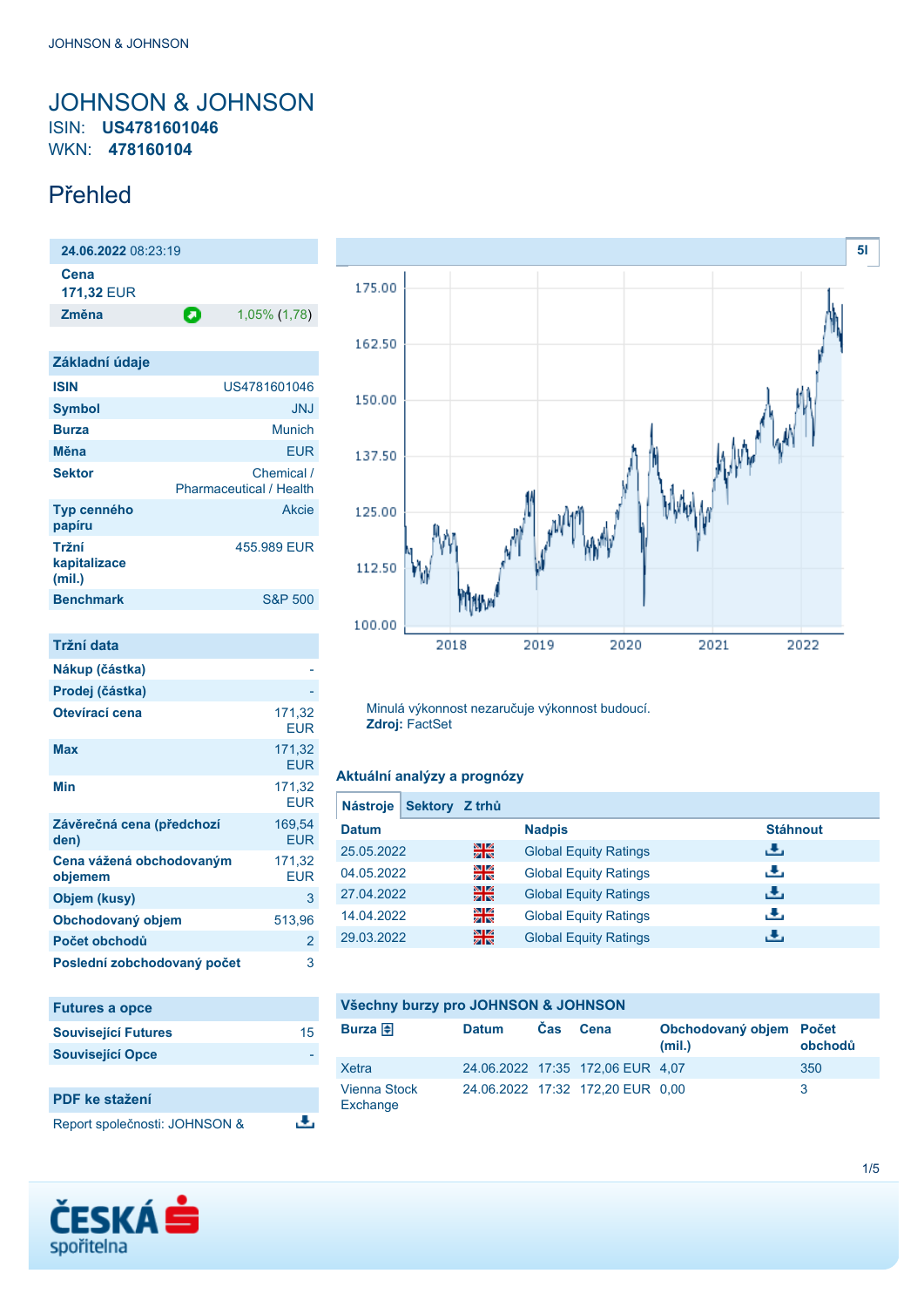| Tradegate                       |  | 24.06.2022 22:26 172,80 EUR 0.75     | 141            |
|---------------------------------|--|--------------------------------------|----------------|
| Stuttgart                       |  | 24.06.2022 21:10 172.54 EUR 0.05     | 12             |
| <b>SIX Swiss</b><br>Exchange    |  | 30.03.2020 17:35 150,00 USD 0,00     |                |
| <b>SIX Swiss</b><br>Exchange    |  | 15.11.2019 17:35 145,00 CHF 0,00     |                |
| <b>NYSE</b>                     |  | 24.06.2022 22:00 182,29 USD 1.704,03 | 90.730         |
| <b>Munich</b>                   |  | 24.06.2022 08:23 171,32 EUR 0.00     | $\overline{2}$ |
| <b>London Stock</b><br>Exchange |  | 24.06.2022 17:35 181,58 USD 0.10     | 13             |
| <b>Hanover</b>                  |  | 24.06.2022 08:00 171,18 EUR 0,00     |                |
| Hamburg                         |  | 24.06.2022 17:21 172,22 EUR 0,01     | 3              |
| Frankfurt                       |  | 24.06.2022 18:32 172.54 EUR 0.04     | 12             |
| <b>Duesseldorf</b>              |  | 24.06.2022 19:00 171.94 EUR 0.00     | 12             |
| <b>Berlin</b>                   |  | 24.06.2022 08:08 171,08 EUR 0,00     |                |

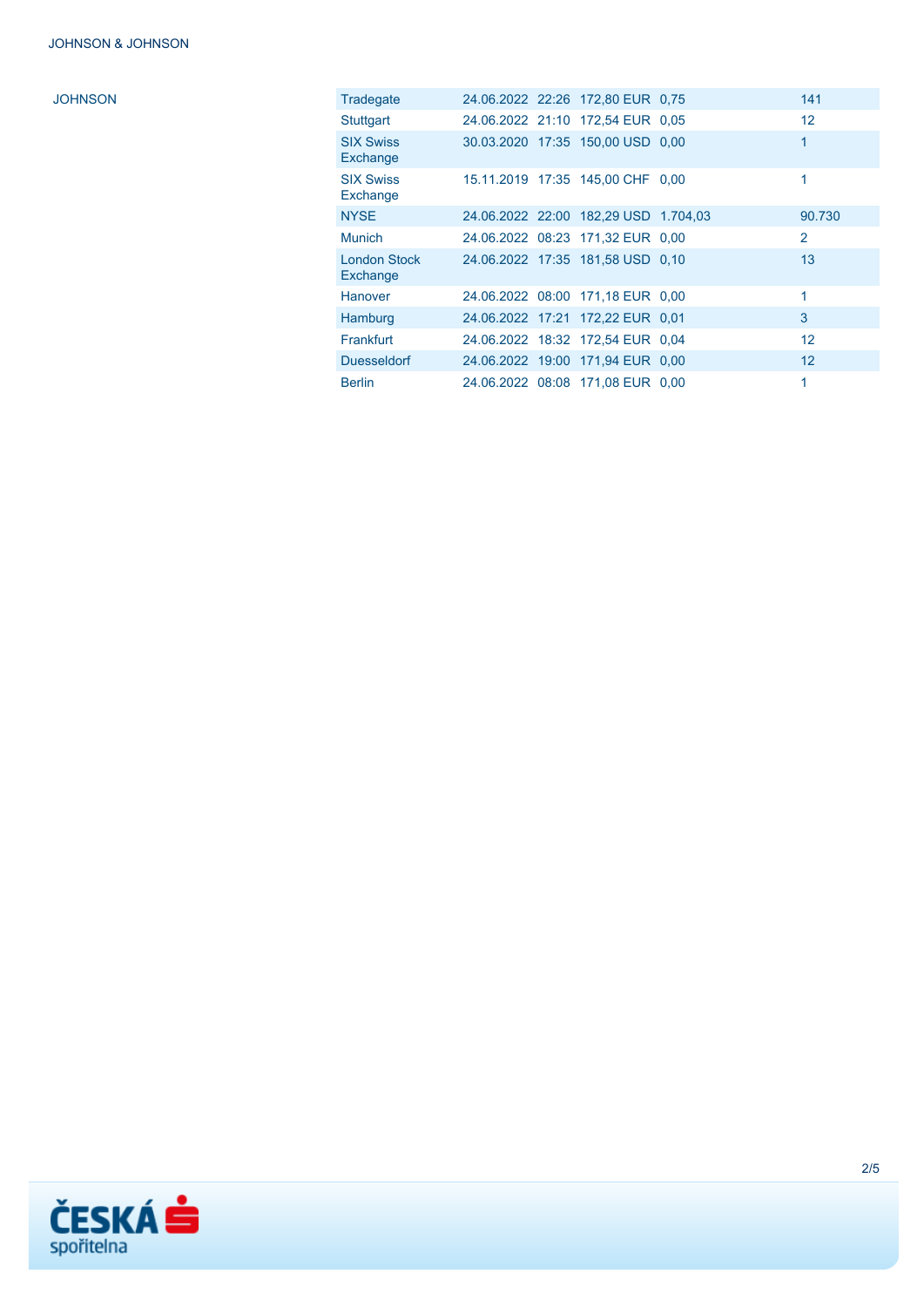# Detaily

**24.06.2022** 08:23:19

**Cena 171,32** EUR

**Změna** 1,05% (1,78)

| Základní údaje                  |                                              |
|---------------------------------|----------------------------------------------|
| <b>ISIN</b>                     | US4781601046                                 |
| <b>Symbol</b>                   | JNJ                                          |
| <b>Burza</b>                    | Munich                                       |
| Měna                            | <b>EUR</b>                                   |
| <b>Sektor</b>                   | Chemical /<br><b>Pharmaceutical / Health</b> |
| Typ cenného<br>papíru           | Akcie                                        |
| Tržní<br>kapitalizace<br>(mil.) | 455.989 FUR                                  |
| <b>Benchmark</b>                | <b>S&amp;P 500</b>                           |

| Tržní data                          |                      |
|-------------------------------------|----------------------|
| Nákup (částka)                      |                      |
| Prodej (částka)                     |                      |
| Otevírací cena                      | 171,32<br>FUR        |
| Max                                 | 171,32<br><b>EUR</b> |
| Min                                 | 171,32<br>FUR        |
| Závěrečná cena (předchozí<br>den)   | 169,54<br><b>EUR</b> |
| Cena vážená obchodovaným<br>objemem | 171,32<br><b>EUR</b> |
| Objem (kusy)                        | 3                    |
| Obchodovaný objem                   | 513,96               |
| Počet obchodů                       | 2                    |
| Poslední zobchodovaný počet         | 3                    |

## **Výkonnost a riziko**

|                   | 6m        | 1r        | 3r       |
|-------------------|-----------|-----------|----------|
| Výkonn. (%)       | $+15,63%$ | $+25,56%$ | +36,97%  |
| Výkonn.<br>(abs.) | $+23,16$  | $+34,88$  | $+46.24$ |
| <b>Beta</b>       | 0.29      | 0,30      | 0,56     |
| <b>Volatilita</b> | 19,94     | 17,69     | 21,57    |



Minulá výkonnost nezaručuje výkonnost budoucí. **Zdroj:** FactSet

| <b>Ceny</b>                           |                         |
|---------------------------------------|-------------------------|
| Ø cena 5 dní  Ø objem 5 dní (ks.)     | 165,27 EUR (42)         |
| Ø cena 30 dní  Ø objem 30 dní (ks.)   | 166,03 EUR (17)         |
| Ø cena 100 dní  Ø objem 100 dní (ks.) | 161,09 EUR (29)         |
| Ø cena 250 dní  Ø objem 250 dní (ks.) | 151,31 EUR (76)         |
| <b>YTD Max</b> datum                  | 175,02 EUR (28.04.2022) |
| <b>YTD Min   datum</b>                | 139,20 EUR (24.02.2022) |
| 52týdenní max.   datum                | 175,02 EUR (28.04.2022) |
| 52týdenní min.   datum                | 135,90 EUR (04.10.2021) |

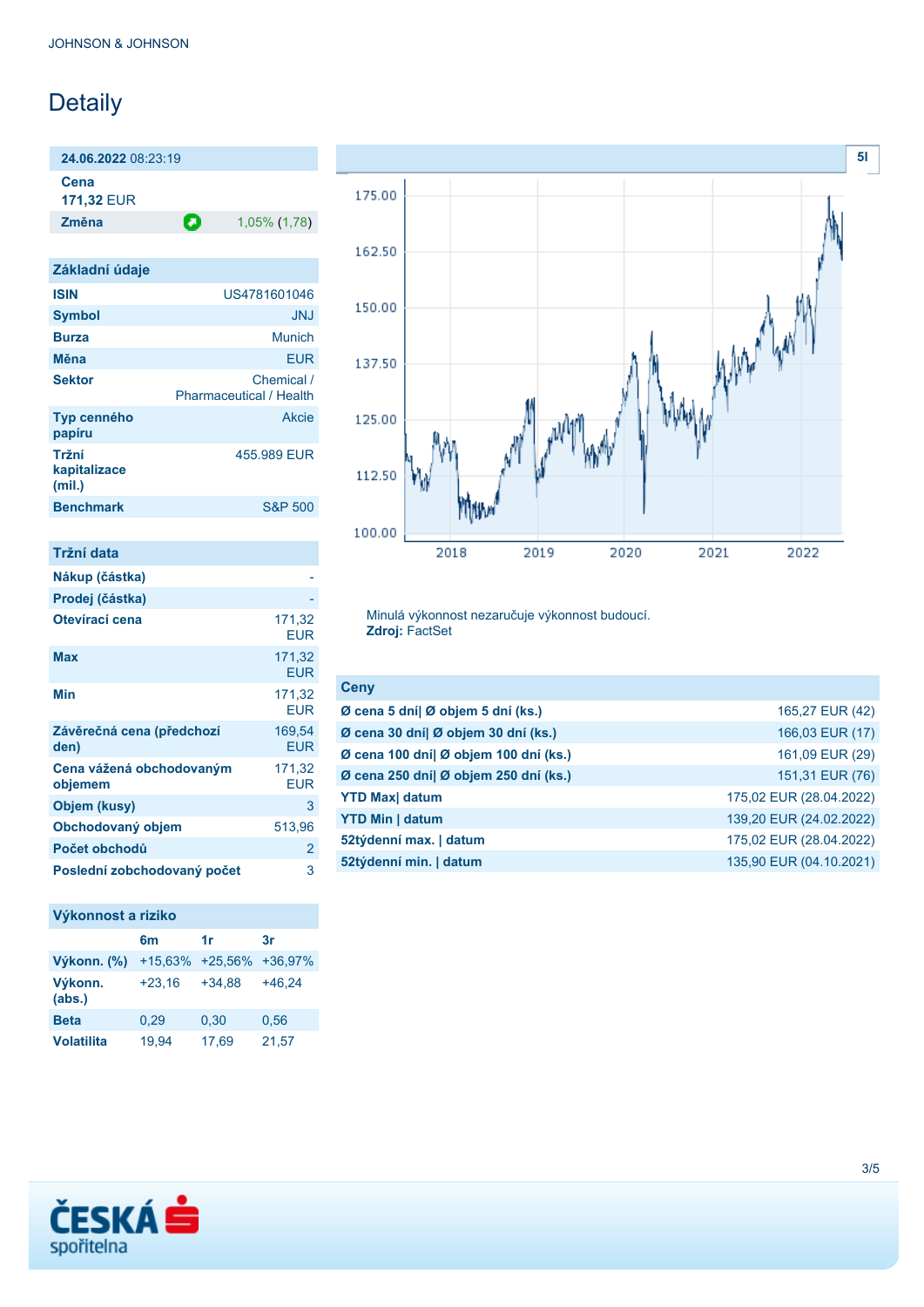# Profil společnosti

### **Logo společnosti**

Johnson&Johnson

#### **Kontakty**

JOHNSON & JOHNSON

One Johnson & Johnson Plaza - 08933 New **Brunswick** Telefon:1-732-524-0400 Fax:-

#### [E-mail:-](mailto:-)

- -

## **PDF ke stažení**

Report společnosti: JOHNSON & **JOHNSON** 

ىل

#### **Profil společnosti**

Johnson & Johnson is a holding company, which engages in the research and development, manufacture and sale of products in the health care field. It operates through the following segments: Consumer Health, Pharmaceutical, and Medical Devices. The Consumer Health segment includes products used in the baby care, oral care, beauty, over-the-counter pharmaceutical, women's health, and wound care markets. The Pharmaceutical segment focuses on therapeutic areas, such as immunology, infectious diseases, neuroscience, oncology, pulmonary hypertension, and cardiovascular & metabolic diseases. The Medical Devices segment offers products used in the orthopedic, surgery, cardiovascular & neurovascular, and eye health fields. The company was founded by Robert Wood Johnson I, James Wood Johnson and Edward Mead Johnson Sr. in 1886 and is headquartered in New Brunswick, NJ.

| Clenové představenstva           |                                                 |
|----------------------------------|-------------------------------------------------|
| <b>Alex Gorsky</b>               | <b>Chairman of Board of</b><br><b>Directors</b> |
| A. Washington                    | Member of Board of<br><b>Directors</b>          |
| <b>Jennifer</b><br>Doudna        | Member of Board of<br><b>Directors</b>          |
| <b>Mark McClellan</b>            | Member of Board of<br><b>Directors</b>          |
| <b>Mary Beckerle</b>             | Member of Board of<br><b>Directors</b>          |
| <b>Nadja West</b>                | Member of Board of<br><b>Directors</b>          |
| <b>Anne Mulcahy</b>              | Member of Board of<br><b>Directors</b>          |
| D. Davis                         | Member of Board of<br><b>Directors</b>          |
| Darius<br>Adamczyk               | Member of Board of<br><b>Directors</b>          |
| <b>Hubert Joly</b>               | Member of Board of<br><b>Directors</b>          |
| lan Davis                        | Member of Board of<br><b>Directors</b>          |
| <b>Marillyn</b><br><b>Hewson</b> | Member of Board of<br><b>Directors</b>          |
| Mark<br>Weinberger               | Member of Board of<br><b>Directors</b>          |
| Joaquin Duato                    | <b>Chairman of Managing</b><br><b>Board</b>     |
| <b>Mathai</b><br>Mammen          | <b>Member of Executive</b><br>Committee         |
| Peter M. Fasolo                  | <b>Member of Executive</b><br>Committee         |
| William N. Hait                  | <b>Member of Executive</b><br>Committee         |
| <b>Ashley McEvoy</b>             | <b>Member of Executive</b><br>Committee         |
| James<br>Swanson                 | <b>Member of Executive</b><br>Committee         |